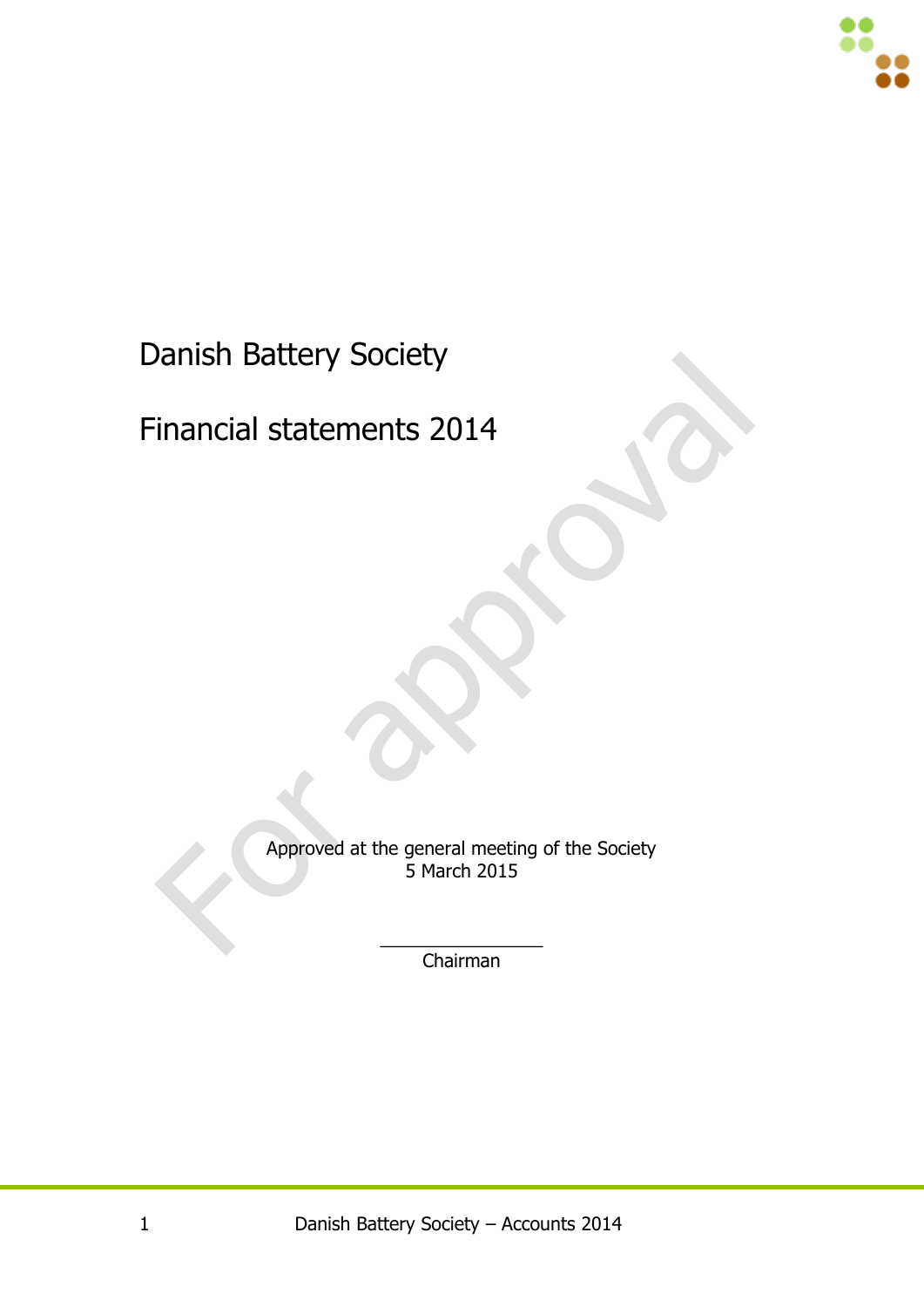# Table of Contents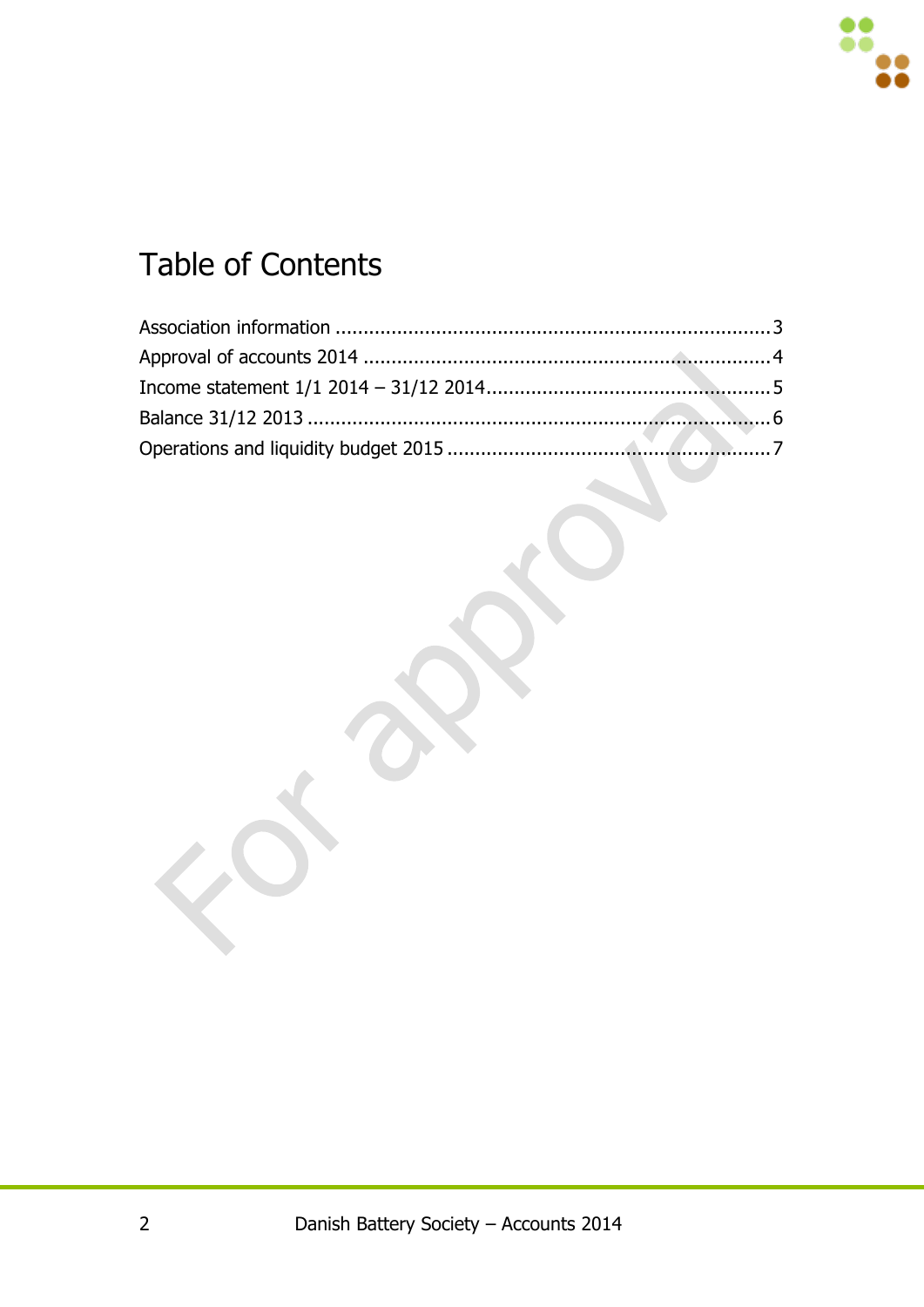

#### <span id="page-2-0"></span>Association information

- Society Danish Battery Society att: Jonathan Højberg Frederiksborgvej 399 DK-4000 Roskilde
- Board Søren Højgaard Jensen Lars Barkler Frederik Flemming Søren Juhl Andreasen Bo Brummerstedt Iversen Tejs Vegge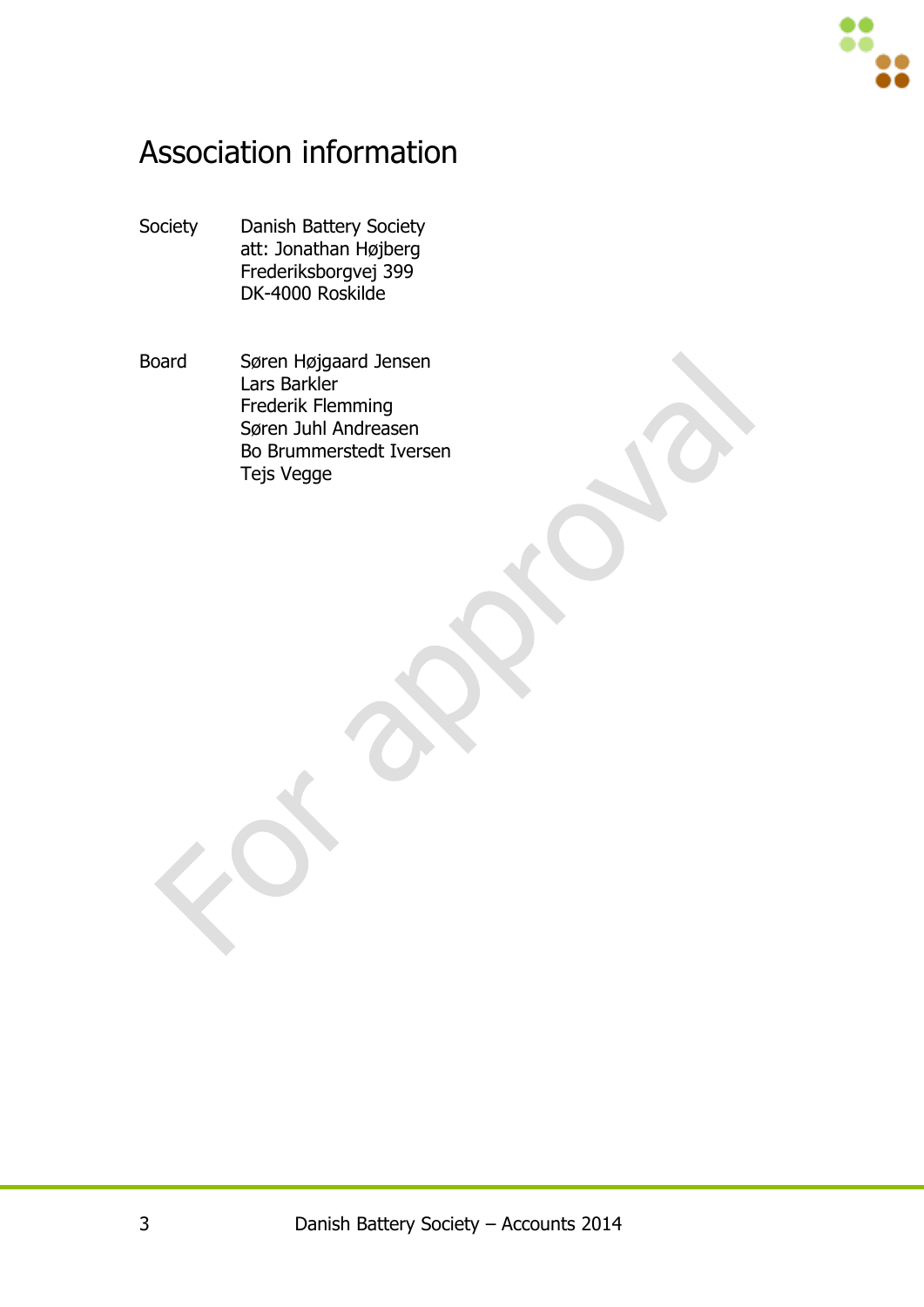

### <span id="page-3-0"></span>Approval of accounts 2014

The undersigned have submitted the accounts 2014 for the Danish Battery Society.

In our opinion the financial statements give a true and fair view of the assets, liabilities and financial position at 31/12 2014 as well as the Society's activities for the financial year 1/1 2014 - 31/12 2014.

No events have occurred after year-end that could significantly affect the assessment of the association's financial position.

Notes for the accounts are available upon request.

The financial statements are setup for approval by the General Meeting.

Aalborg, 5 March 2015 Board:  $\qquad \qquad \qquad -$ Søren Højgaard Jensen Lars Barkler Frederik Flemming  $\frac{1}{2}$  ,  $\frac{1}{2}$  ,  $\frac{1}{2}$  ,  $\frac{1}{2}$  ,  $\frac{1}{2}$  ,  $\frac{1}{2}$  ,  $\frac{1}{2}$  ,  $\frac{1}{2}$  ,  $\frac{1}{2}$  ,  $\frac{1}{2}$  ,  $\frac{1}{2}$  ,  $\frac{1}{2}$  ,  $\frac{1}{2}$  ,  $\frac{1}{2}$  ,  $\frac{1}{2}$  ,  $\frac{1}{2}$  ,  $\frac{1}{2}$  ,  $\frac{1}{2}$  ,  $\frac{1$ Søren Juhl Andreasen Tejs Vegge Bo Brummerstedt Iversen Auditors: \_\_\_\_\_\_\_\_\_\_\_\_\_\_\_ \_\_\_\_\_\_\_\_\_\_\_\_\_\_\_ Frederik Flemming (Internal) Kjeld Nørregaard (External)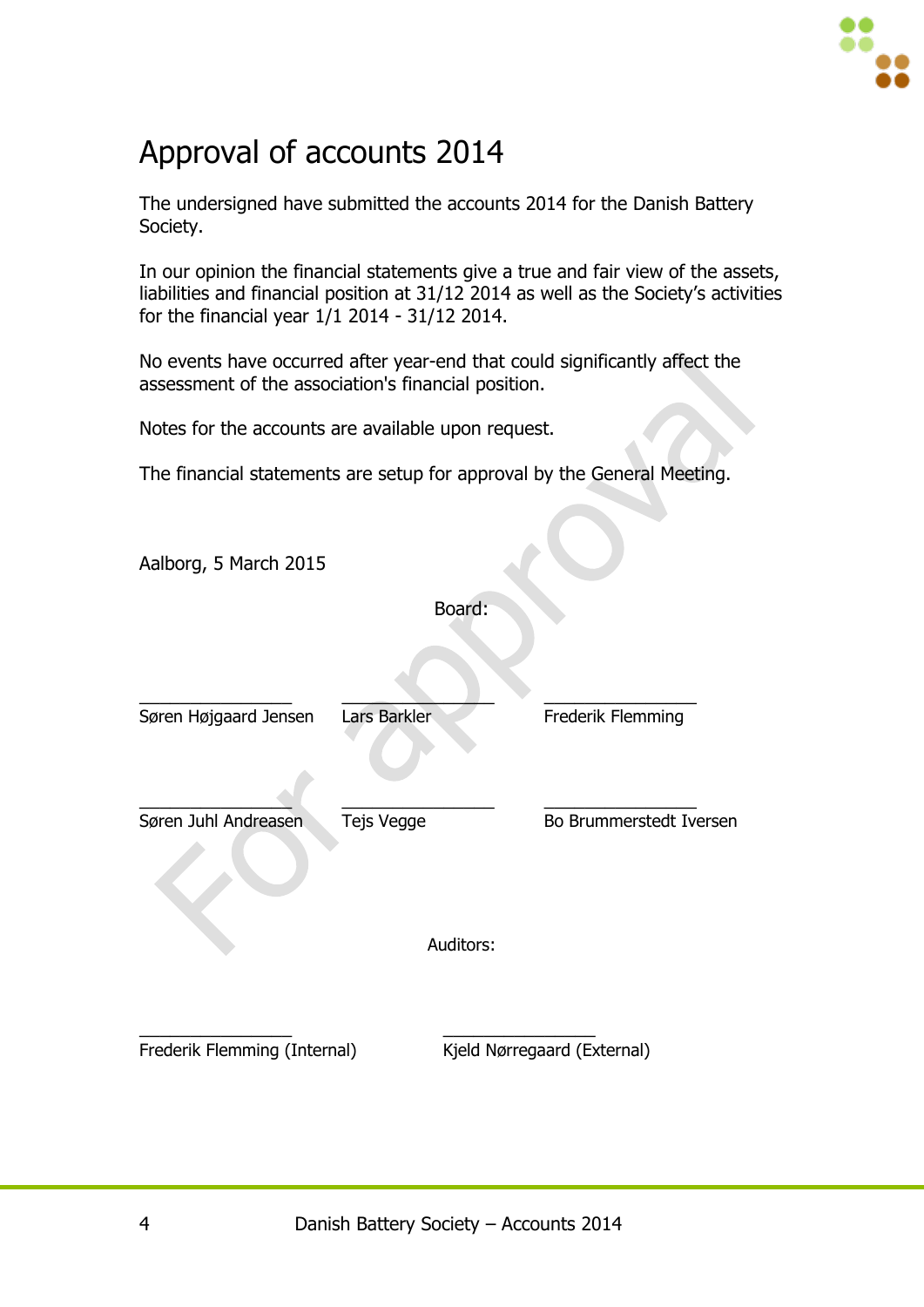

### <span id="page-4-0"></span>Income statement 1/1 2014 – 31/12 2014

| Note |                                | 2013        | 2014      |
|------|--------------------------------|-------------|-----------|
|      | <b>Income</b>                  |             |           |
|      | Sponsorship of annual meeting  | 5,000.00    | 3,750.00  |
| 2    | Membership                     | 0.00        | 16,250.00 |
| 3    | Symposium participation fee    | 6,200.00    | 31,100.00 |
| 4    | Event participation fee        | 0.00        | 5,100.00  |
| 5.   | Financial income               | 0.00        | 11.44     |
|      |                                | 11,200.00   | 56,211.44 |
|      |                                |             |           |
|      | <b>Expenses</b>                |             |           |
| 6    | Website domain and maintenance | 2,036.49    | 755.86    |
| 7    | Invited speakers               | 0.00        | 12,341.54 |
| 8    | Dinner after symposium         | 10,800.00   | 17,440.00 |
|      | Board meeting dinner           | 0.00        | 1,189.00  |
| 9    | Support of DBS events          | 0.00        | 747.00    |
| 10   | Financial expenses             | 0.00        | 897.28    |
|      |                                | 12,836.49   | 33,370.68 |
|      |                                |             |           |
|      | <b>Profit for the year</b>     | $-1,636.49$ | 22,840.76 |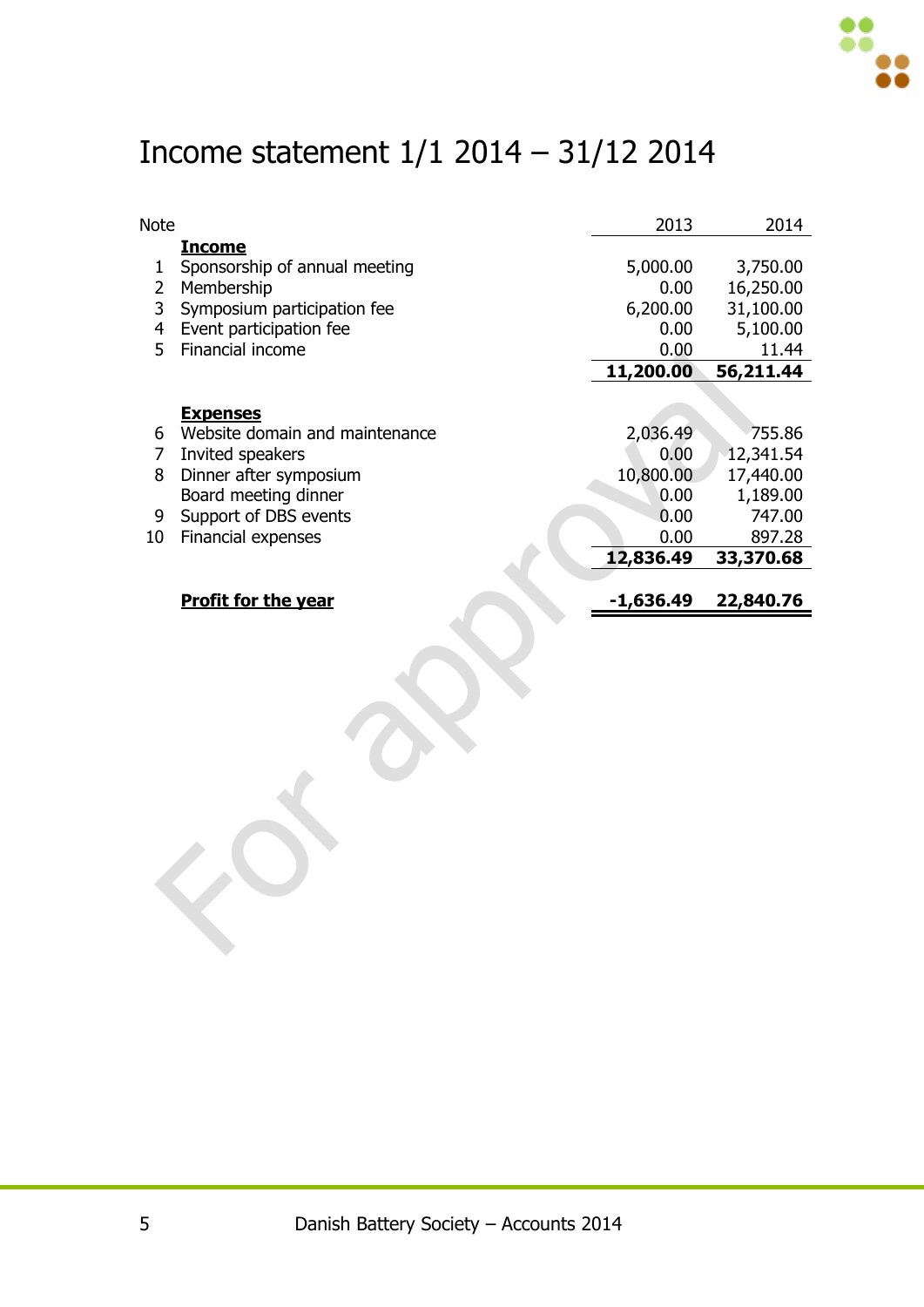# <span id="page-5-0"></span>Balance 31/12 2013

| <b>Note</b>     |                                                             | 2013                | 2014                     |
|-----------------|-------------------------------------------------------------|---------------------|--------------------------|
|                 | <b>Assets</b>                                               |                     |                          |
|                 |                                                             |                     |                          |
|                 | <b>Current assets</b><br><b>Receivables</b>                 |                     |                          |
|                 | Membership fee                                              | 0.00                | 0.00                     |
| 11              | Other receivables                                           | 0.00                | 450.00                   |
| 12              | Pre-paid expenses                                           | 0.00                | 55.28                    |
|                 | <b>Total receivables</b>                                    | 0.00                | 505.28                   |
|                 |                                                             |                     |                          |
| 13              | <b>Cash</b>                                                 | 400.00              | 36,724.92                |
|                 | <b>Current assets total</b>                                 | 400.00              | 37,230.20                |
|                 | <b>Assets total</b>                                         | 400.00              | 37,230.20                |
|                 |                                                             |                     |                          |
|                 |                                                             |                     |                          |
|                 |                                                             |                     |                          |
| <b>Note</b>     |                                                             | 2013                | 2014                     |
|                 | <b>Liabilities</b>                                          |                     |                          |
|                 |                                                             |                     |                          |
|                 | <u>Equity</u>                                               |                     |                          |
|                 | <b>Reserve</b>                                              | 0.00<br>$-1,636.49$ | $-1,636.49$<br>22,840.76 |
|                 | <b>Transferred profit of the year</b>                       |                     |                          |
|                 | <b>Equity total</b>                                         | $-1,636.49$         | 21,204.27                |
|                 |                                                             |                     |                          |
|                 | <b>Current liabilities</b><br><b>Short term liabilities</b> |                     |                          |
| 14 <sup>1</sup> | Web-page and maintenance                                    | 2,036.49            | 2,619.93                 |
| 15              | Other administrational outlays                              | 0.00                | 1,936.00                 |
| 16              | Pre-paid membership fee                                     | 0.00                | 9,850.00                 |
| 17              | Pre-paid event fee                                          | 0.00                | 1,620.00                 |
|                 |                                                             | 2,036.49            | 16,025.93                |
|                 | <b>Current liabilities total</b>                            | 2,036.49            | 16,025.93                |
|                 |                                                             |                     |                          |
|                 | <b>Liabilities total</b>                                    | 400.00              | 37,230.20                |